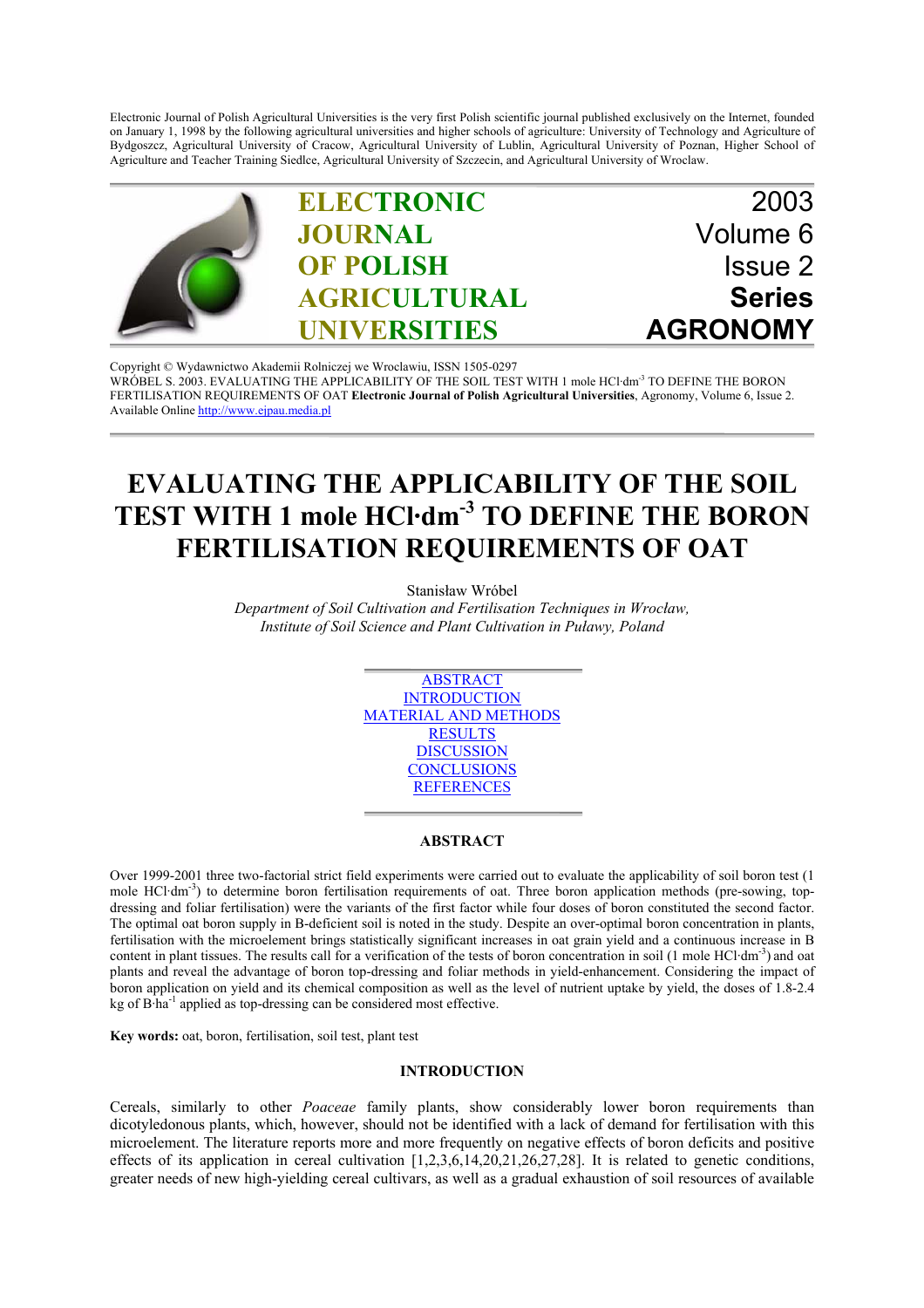boron forms, increased by a drastic slump in manure consumption. Boron shortage symptoms in cereals can occur both as a deteriorated grain quality and a slump in yielding. Due to physiological functions of boron in plant, related to the growth and development of generative organ, its shortage results in a deteriorated seeding value of cereal grain. According to Szukalski [22] and Benedycka and Kozikowski [2,3], an increased content of boron in grain is strictly related to an enhanced energy and germination capacity. Da Silva [6] reports on the application of 0.65 kg B·ha<sup>-1</sup> which significantly increased wheat yield by a reduction in male sterility, both directly and as an after-effect.

Lower-yielding cultivars of older-generation cereals rarely showed boron deficits, however it was easier to obtain the effect of its excessive amount, especially when it was applied inadequately. The degree of tolerance to the amount of boron in soil depends on the genetic biological barriers produced by plants [19]. Some research show that the tolerance is controlled by single recessive genes, and so a considerable genetic variation can occur across cultivars of the same species [25]. According to Tahtinen [24], a negative reaction of cereals to boron is mainly related to the tolerance of cereal sprouts, and so boron phytotoxicity can depend on the application method. Therefore it is neither acceptable to apply boron on seeds nor to combine applying boron fertiliser with grain. Replacing pre-sowing with top-dressing or foliar fertilisation and avoiding stands after preceding crops intensively fertilised with boron, it is possible to obtain considerably better results. According to the author, obeying the said rules made it possible to increase barley, oat and wheat yielding due to boron fertilisation by about 20%. The information quoted suggested a need for defining the most effective method of oat fertilisation with boron under domestic conditions, which constituted the objective of the present research. Realising the objective, however, requires the application of adequately precise chemical tests, which would allow for defining the degree of a given microelement content in soil and plant.

In earlier research reported by the author, carried out in the network of 75 domestic oat production fields, boron deficits in soil occurred in as many as 90.7%, and in plants – 62.1% of the fields researched [26]. So in the research the plant analysis confirmed only partially the results of soil analysis, which can suggest specific doubts on the diagnostic applicability of the soil test used (1 mole HCl·dm-3), showing such a great range of boron deficits. It was therefore decided to test to what extent the boron deficits were a result of its actual shortage in soil or whether they could have been a result of too strict calibration of the soil test. The task was yet another objective of the present research.

## **MATERIAL AND METHODS**

Over 1999-2001 three one-year two-factor strict field experiments were carried out at the Osiny Experiment Station of the Puławy Institute of Soil Science and Plant Cultivation (IUNG) with the split-plot method, including the K control with four replications. The experiments included only soils of low boron content (following the group test with 1 mole HCl·dm-3). The soils selected were light, of acid reaction, high and very high content of phosphorus, average and high of potassium, low and average of magnesium, high of zinc, average of copper, iron and manganese and a low of boron and molybdenum [29] (Table 1).

| │ Year | <b>pH</b> <sub>KCI</sub> | ÞЕ | Oм   | P     | ĸ     | Mg   | В    | Cu   | Fe  | Mn   | Mo    | Zn   |
|--------|--------------------------|----|------|-------|-------|------|------|------|-----|------|-------|------|
|        |                          | %  |      | mg·kg |       |      |      |      |     |      |       |      |
| 1999   | 4.8                      | 16 | 2.34 | 75.4  | 131.1 | 38.0 | 0.60 | 9.90 | 787 | 40.8 | 0.021 | 11.4 |
| 2000   | 4.2                      | 13 | 1.87 | 104.1 | 109.2 | 39.0 | 0.20 | 2.06 | 870 | 42.0 | 0.020 | 10.1 |
| 2001   | 5.3                      | 19 | 1.72 | 82.0  | 110.0 | 25.0 | 0.80 | 2.20 | 775 | 48.5 | 0.019 | 12.8 |

|  |  | Table 1. Agrochemical characteristics of soils used in the experiments |  |
|--|--|------------------------------------------------------------------------|--|
|  |  |                                                                        |  |

 $F_F$  – floatable fraction (clay) < 0.02 mm  $O_M$  – organic matter

Nutrients content in soil low medium high very high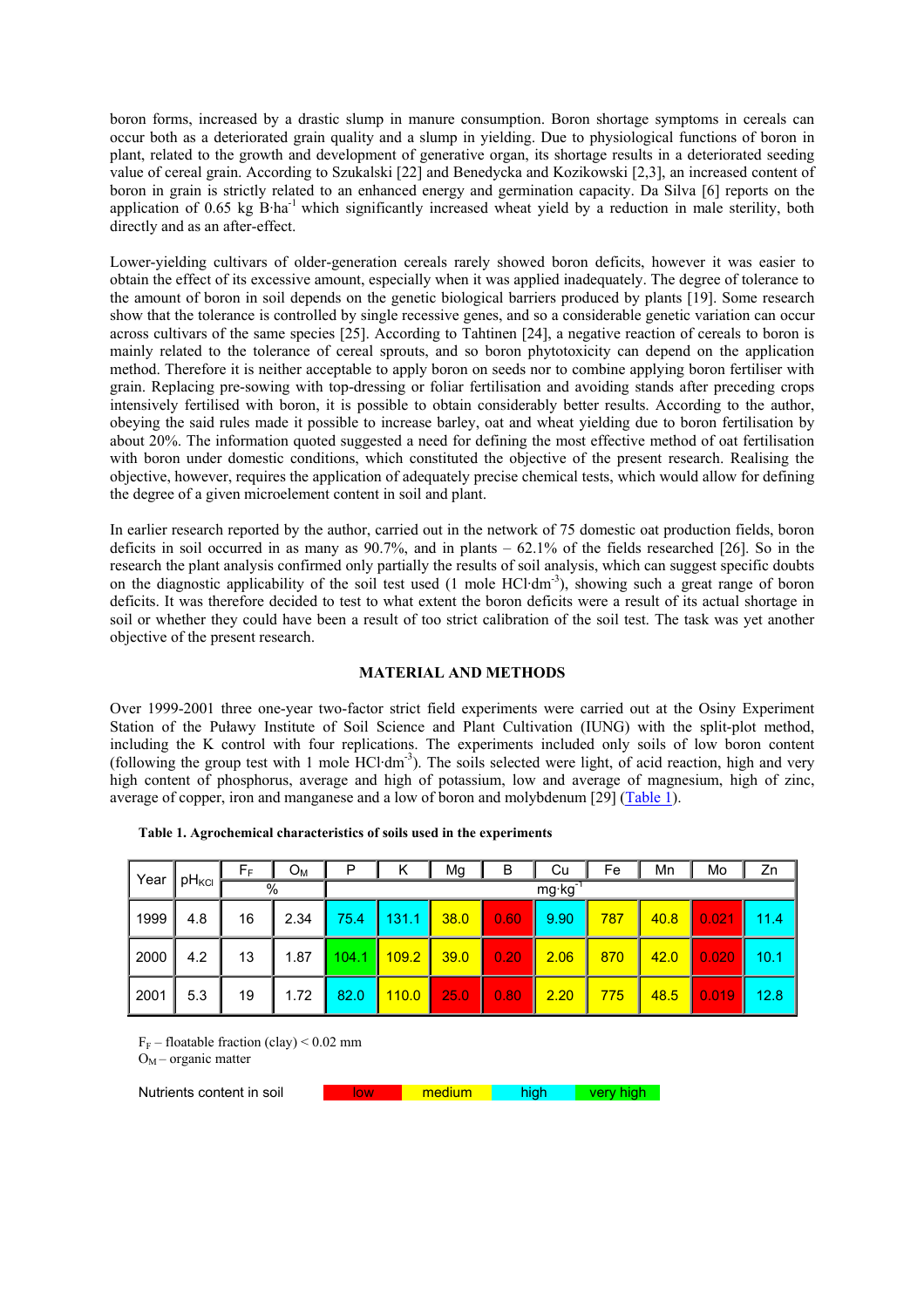Experiment scheme:

- $K$  control (non-fertilised with boron)
- factor I (boron application methods,  $n = 3$ )

 $A_1$  – pre-sowing,  $H_3BO_3$  in a solid form (10-15 days before seed sowing),

- $A_2$  top-dressing,  $H_3BO_3$  in a solid form (tillering),
- $A_3$  foliar fertilisation, water solution  $H_3BO_3$  (shooting)

 $-$  factor II (boron doses,  $n = 4$ )

 $B_1 - 0.6$  kg B·ha<sup>-1</sup> (0.1 % = 0.085 kg B·ha<sup>-1</sup>),  $B_2 - 1.2$  kg B·ha<sup>-1</sup> (0.2 %\* = 0.170 kg B·ha<sup>-1</sup>),  $B_3 - 1.8$  kg B·ha<sup>-1</sup> (0.3 %\* = 0.255 kg B·ha<sup>-1</sup>),  $B_4 - 2.4$  kg B·ha<sup>-1</sup> (0.4 %\* = 0.340 kg B·ha<sup>-1</sup>);

 $*$  H<sub>3</sub>BO<sub>3</sub> solution concentrations for foliar-application, consuming 500 l of solution per 1 ha.

Experimental plots area  $-30$  m<sup>2</sup>; harvest area  $-25$  m<sup>2</sup>.

The experiment investigated oat, 'Borowiak' cultivar, cultivated following the principles of reasonable agronomic practices. The sowing date in respective years ranged from April 4 to 8, and the sowing norm of qualified grain ranged from 180 to 200 kg·ha<sup>-1</sup>. The row spacing was 12.0 cm. The fertilisation plan was established annually with the computer fertilisation-counselling program, NAW-3 [11]. NPK-fertiliser was applied pre-sowing: 8N:24P:24K and 60% potassium salt. The fertilisation was supplemented by top-dressing with 34% ammonium nitrate and magnesium sulphate (16% MgO). Also full chemical control of the experimental plantations was applied. The grain yield and 1000 grain weight were defined. The chemical analysis involved sampling over-ground oat parts at the beginning of panicle occurring, test parts according to Bergmann and Neubert [4], grain and straw at the harvest and soil from the topsoil of post-harvest fields.

The control objects (K) involved determining pH of soil in 1 mole KCl·dm<sup>-3</sup>, content of organic carbon with the Tiurin method, granulometric composition following Casagrande modified by Prószyński and the content of available P, K, Mg, B, Cu, Mn, Mo and Zn forms. The soil samples from the other objects – the content of available forms of B, P, K and Mg as well as  $pH_{KCl}$ . The content of available forms of phosphorus and potassium were determined with the Egner and Riehm method, magnesium following Schachtschabel [16]. To determine the microelements (B, Cu, Mn, Mo, Zn), the soil was extracted with the so called common exhauster (1 mole HCl·dm<sup>-3</sup>) following the instructions developed by IUNG [17]. Cu, Mn and Zn were determined with the AAS method, boron and molybdenum – colorimeterically. The results of the soil analyses were estimated with the applicable threshold values [29].

The chemical analysis of the plant material involved determining the content of dry matter, B, N, P, K, Ca and Mg. The plant samples from control objects were also analysed to determine the contents of Cu, Mo, Zn and Mn. The plant material after wet mineralisation was determined to define the content of nitrogen with the Kjeldahl method, phosphorus with the vanadium-molybdenum method, potassium and calcium – with the flame photometry and magnesium – with the AAS method. The content of microelements in dry mineralised plants was determined with the AAS method (Cu, Mn and Zn) except for colorimeterically determined boron – the method with curcumin and molybdenum – the thiocyanate method. Also plant dry matter was determined (at 105°C) [16]. To evaluate the content of microelements in dry matter of test oat parts, threshold ranges were applied developed by Bergmann and Neubert [4].

The research result analysis involved statistical methods; variance analysis, correlation analysis and stepwise multiple regression analysis with Statgraphics package and AWAR program [9,10]. The significance of crossobject differences in variance analysis were evaluated with the Tukey test ( $\alpha$  = 0.05).

The weather conditions differed over subsequent research years which were mostly true over the period of the most intensive plant growth and development (April – June). Winter throughout the three years showed mild temperatures, higher that the multi-year norms at lower precipitation. In 1999 spring recorded a heavy precipitation, especially in April (about 50 mm above the multi-year mean) and in June (80 mm above the norm). Two successive years showed mostly opposite trends (precipitation below the multi-year mean) with quite considerable water deficits in June 2000 or in May 2001. The conditions showed a considerable effect on the availability of soil boron to oat plants and, at the same time, the effectiveness of the fertilisation applied.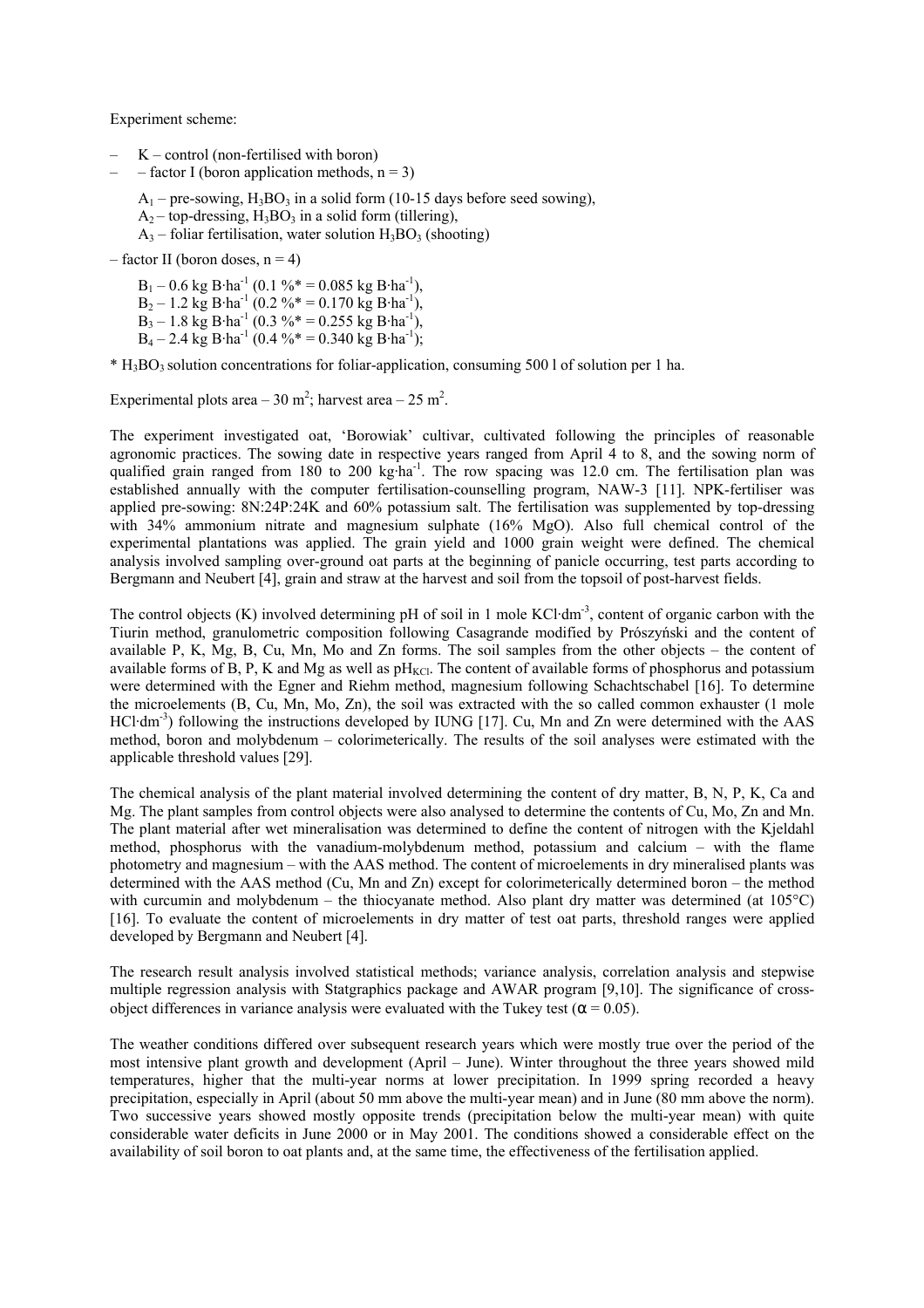### **RESULTS**

It was found that the effect of boron on oat grain yielding depended on the amount of precipitation over an intensive plant development (April through June) (Fig. 1). A significant correlation of the years with the experimental factors made it impossible to calculate the synthesis of the results for the three research years. The results of the experiments for successive years together with the variance analysis of yielding variation carried out with the Tukey test at  $\alpha$  = 0.05 are given in Table 2. In 1999, with the total precipitation over April-June over 100 mm higher that the respective multi-year mean, no significant changes in oat grain yielding due to boron fertilisation were recorded, irrespective of the application method. Over the two successive years (2000 and 2001), with the precipitation over that period lower than the multi-year mean norm by about 50 and 30 mm, respectively, there were observed significant increases in the grain yields as a result of boron fertilisation. Over the years top-dressing with  $H_3BO_3$  significantly increased oat grain yields from 8.5 to 16.2% as compared with the K control which did not involve boron fertilisation. Yet greater yielding was recorded due to foliar fertilisation with boron. In 2000 significant increases in oat grain in foliar fertilisation objects ranged from 8.0 to 12.2%. In 2001, when  $H_3BO_3$  solution was sprayed and drought had been present already for a few weeks – oat grain yield increases were the greatest in the experiment (19.4-20.3%). Although the yield increases due to topdressing with boron did not really show any dependence on the boron doses, in foliar fertilisation – quite a clear positive effect of the doses was recorded, which was seen by a high correlation coefficient obtained for the characteristics ( $r = 0.850$ ,  $\alpha = 0.01$ ).



**Fig. 1. Response of oat grain yields to boron fertilisation against precipitation over April – June (mean effect in %)**

Percentages marked with the same letter within years were statistically equal according to Tukey's test at  $a = 0.05$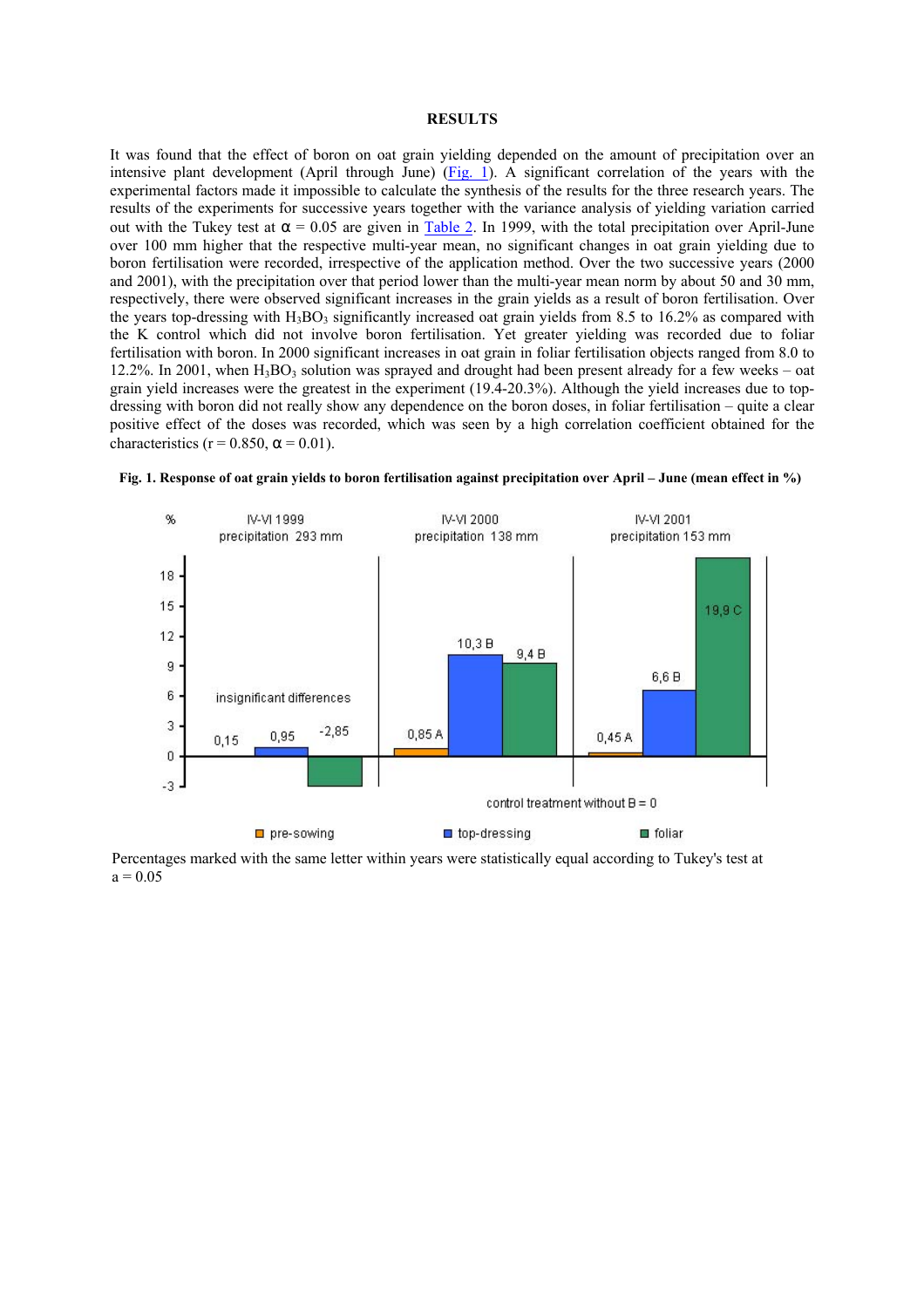| Treatment           |          | Year                           |                            |                                |                            |                                |                            |  |  |
|---------------------|----------|--------------------------------|----------------------------|--------------------------------|----------------------------|--------------------------------|----------------------------|--|--|
|                     |          |                                | 1999                       |                                | 2000                       | 2001                           |                            |  |  |
|                     |          | Yield<br>$t$ ·ha <sup>-1</sup> | 1000<br>grain weight,<br>g | Yield<br>$t$ ·ha <sup>-1</sup> | 1000<br>grain weight,<br>g | Yield<br>$t$ ·ha <sup>-1</sup> | 1000<br>grain weight,<br>g |  |  |
| Control (without B) |          | 5.97                           | 31.9                       | 4.10                           | 34.2                       | 3.20                           | 34.2                       |  |  |
|                     |          |                                |                            | $\frac{0}{0}$                  |                            |                                |                            |  |  |
|                     | $A_1B_1$ | $-0.2$                         | $+1.9$                     | $-2.7$                         | $+5.0$                     | $+3.4$                         | $+2.9$                     |  |  |
| Pre-sowing          | $A_1B_2$ | $+0.7$                         | $+2.2$                     | $+3.7$                         | $+4.1$                     | $+1.6$                         | $-0.6$                     |  |  |
|                     | $A_1B_3$ | $-0.4$                         | $+1.2$                     | $+2.4$                         | $+6.4*$                    | $+0.6$                         | $+0.9$                     |  |  |
|                     | $A_1B_4$ | $+0.5$                         | $+1.6$                     | 0.0                            | $+5.6*$                    | $-3.8$                         | $+0.6$                     |  |  |
| Mean                |          | $+0.15$                        | $+1.7$                     | $+0.85$                        | $+5.3$                     | $+0.45$                        | $+1.0$                     |  |  |
|                     | $A_2B_1$ | $+0.8$                         | $-0.6$                     | $+11.0*$                       | $+4.1$                     | $+0.3*$                        | $+2.9$                     |  |  |
|                     | $A_2B_2$ | $-0.5$                         | $+1.6$                     | $+11.7*$                       | $+6.4*$                    | $+11.9*$                       | $+2.1$                     |  |  |
| Top-dressing        | $A_2B_3$ | $+2.7$                         | $-0.3$                     | $+8.5*$                        | $+5.8*$                    | $+16.2*$                       | $+3.8*$                    |  |  |
|                     | $A_2B_4$ | $+0.8$                         | $+0.6$                     | $+10.0*$                       | $+6.4*$                    | $-2.2$                         | $+2.6$                     |  |  |
| Mean                |          | $+0.95$                        | $+0.3$                     | $+10.3$                        | $+5.7$                     | $+6.6$                         | $+2.8$                     |  |  |
|                     | $A_3B_1$ | $-3.9$                         | $+1.2$                     | $+7.8$                         | $+5.3*$                    | $+19.4*$                       | $+2.9$                     |  |  |
| Foliar              | $A_3B_2$ | $-5.4$                         | $+2.2$                     | $+8.0*$                        | $+5.3*$                    | $+19.7*$                       | $+4.7*$                    |  |  |
|                     | $A_3B_3$ | $+1.8$                         | $-0.6$                     | $+9.5*$                        | $+3.8$                     | $+20.3*$                       | $+4.4*$                    |  |  |
|                     | $A_3B_4$ | $-3.9$                         | $+0.6$                     | $+12.2*$                       | $+5.6*$                    | $+20.3*$                       | $+5.6*$                    |  |  |
| Mean                |          | $-2.85$                        | $+0.8$                     | $+9.4$                         | $+5.0$                     | $+19.9$                        | $+4.4$                     |  |  |

**Table 2. Response of oat grain yields to boron fertilization**

A, B – see Material and Methods

TGW – 1000 grain weight

\* statistically significant according to Tukey test at  $\alpha$  = 0.05

One of the more important metabolic functions of boron in plants is its effect on the formation and germination of pollen. A shortage of this element can, therefore, cause negative effects in a form of shortages of grain in spikelets or its underdevelopment (screenings). In the present research increasing 1000 grain weight, due to boron fertilisation, occurred irregularly. The biggest number of significant increases in the 1000 grain weight, as compared with the control, however, was observed in objects in which there were also noted significant increases in yields. The increased grain yields could have been mostly due to the increasing 1000 grain weight as a result of boron fertilisation.

Yield-enhancing effect of boron was confirmed by the multiple regression equation with the stepwise selection. The oat grain yield constituted the dependent variable. The contents of macro- and microelements in test plant parts, assumed as independent variables, gave the following equation:

 $y = 0.2412 + 1.1386$  K + 0.0203 Mn + 0.010 B R<sup>2</sup> = 0.85;  $\alpha$  = 0.005

where:

y = oat grain yield in tonnes per 1 ha,

K, Mn, B – contents of microelements in test oat parts, mg  $B \cdot kg^{-1}$  of dry matter.

Where the content of mineral components in oat straw constituted independent variables, the following equation was obtained:

$$
y = 4.6558 + 1.0683 \text{ Mg} + 0.0851 \text{ B} - 0.1318 \text{ Zn R}^2 = 0.87; \alpha = 0.00
$$

where:

y = oat grain yield in tonnes per 1 ha,

Mg, B,  $Zn$  – contents of microelements in oat straw, mg  $B \cdot kg^{-1}$  of dry matter.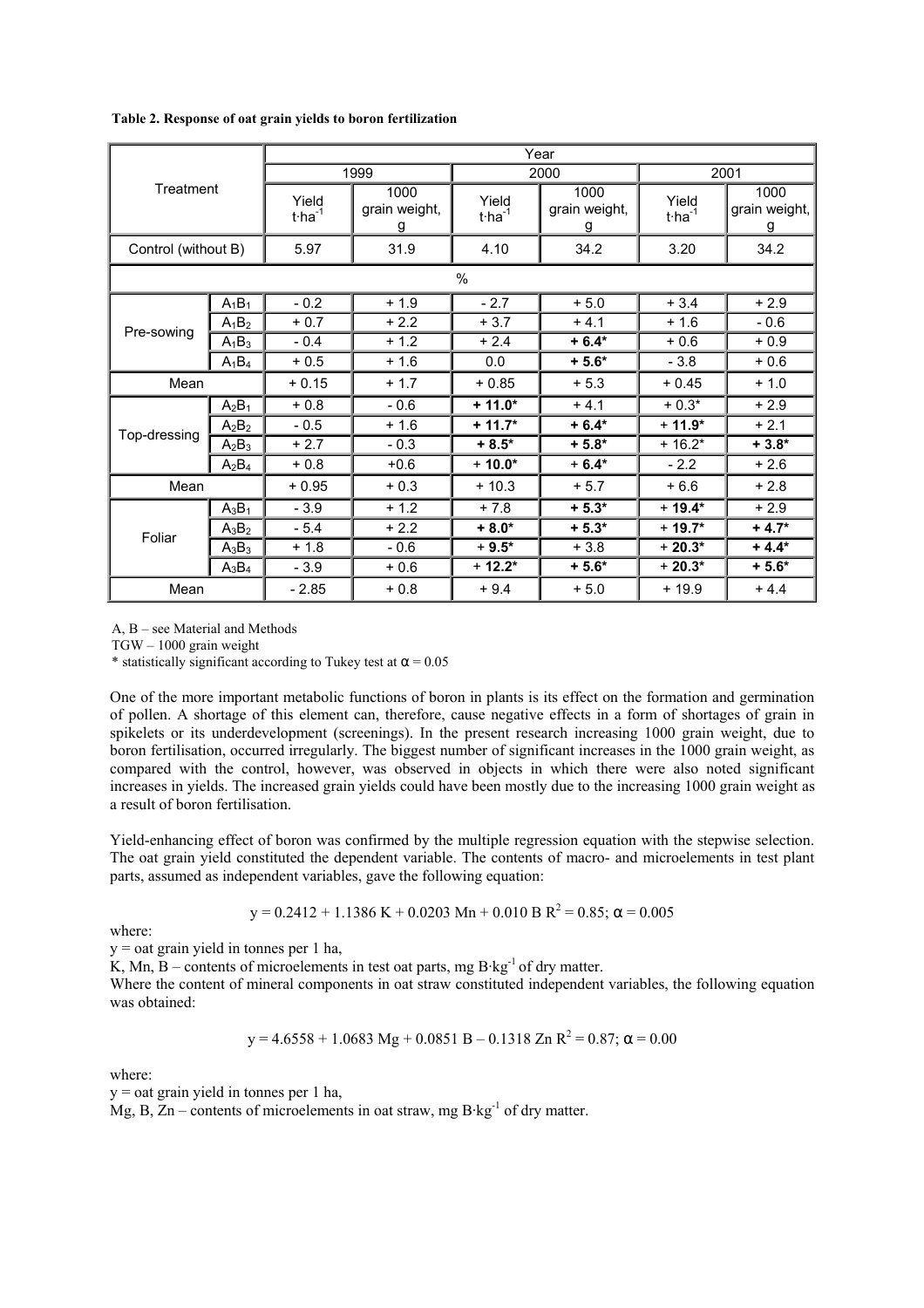The equations describe 85-87% of the yielding variation researched and show that the oat grain yield weight depended on the content of potassium, manganese and boron in plants over sampling the test oat parts, namely at the beginning of panicle occurring. The importance of boron, and also magnesium in obtaining high yields is confirmed by the next equation. Zinc which is determined with minus shows the effect of diluting this microelement in high straw yields.

All the three methods of boron application resulted in a considerably regular, generally proportional to the dose, increase in its content in plants analysed at the beginning of panicle occurring. As compared with the control (K), the highest doses of B increased its content in oat test parts by 148% for pre-sowing application, by 184% – top-dressing and 140% – foliar fertilisation (Fig. 2).



**Fig. 2. Ca:B quantitative ratio against B concentration in the oat test organs (mean results)**

The values of the Ca:B quantitative ratio in young plant parts show better boron supply in plants than the absolute content of B given. Even with a relatively good plant boron supply, a too excessive content of Ca in plants can create conditions of boron deficit. All that is a result of the antagonism of those two elements. The narrowing Ca:B ratio shows an enhanced plants boron supply. A graphic comparison of Ca:B in respective experimental objects clearly shows an effectiveness of soil application of boron in enhancing the Ca:B ratio, most considerably for top-dressing. Almost in all the objects it was due to changes in the content of boron in leaf tissues.

The present research results show that the boron fertilisation applied enriched also the final oat yields (grain and straw) in that microelement (Fig. 3). Similarly as in the test parts, there was observed a clear advantage of higher boron doses applied into soil – both pre-sowing and as top-dressing. The highest contents of boron in oat grain and straw yields and the highest level of uptake were recorded in objects with soil fertilisation with boron. Despite a clear effect of foliar fertilisation on the content of boron in oat straw, the level of the averagecomparable content in grain was not reached – even due to the highest dose of all applied (object  $A_3B_4$ ). Boron does not get reutilized in plant, and so a single foliar application over shooting could not satisfy a high demand of plants over grain formation. This dependence, showing the advantage of boron soil-fertilisation methods in cereals, was confirmed by a correlation of a high coefficient value  $r = 0.81$ ;  $\alpha = 0.01$ , between concentration of boron in soil and in oat grain.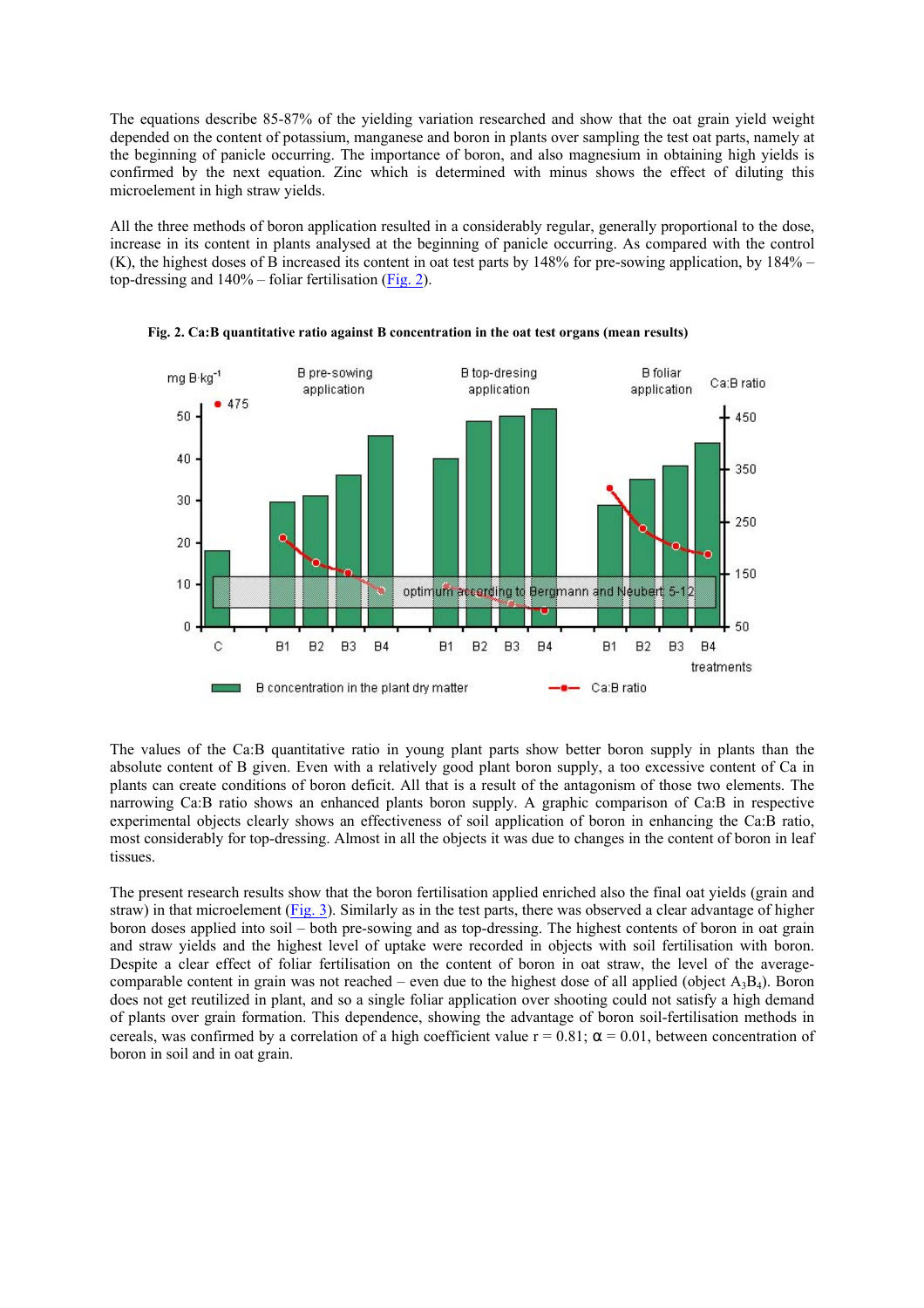

**Fig. 3. Boron uptake by yields against B concentration in oat grain and straw (mean results)**

comparative B content in grain - average B concentration in oat grain (1.44 mg B·kg<sup>-1</sup> of dry matter) stated on the basis of mass analyses performed by Regional Agrochemical Stations (OSChR) [7]

| Treatment           |          |      | Mean |      |      |
|---------------------|----------|------|------|------|------|
|                     |          | 1999 | 2000 | 2001 |      |
| Control (without B) |          | 0.70 | 0.44 | 0.35 | 0.50 |
|                     | $A_1B_1$ | 0.50 | 0.36 | 0.13 | 0.33 |
| Pre-sowing          | $A_1B_2$ | 0.60 | 0.36 | 0.16 | 0.37 |
|                     | $A_1B_3$ | 0.92 | 0.86 | 0.38 | 0.72 |
|                     | $A_1B_4$ | 0.90 | 0.94 | 0.62 | 0.82 |
|                     | $A_2B_1$ | 0.50 | 0.76 | 0.36 | 0.54 |
| Top-dressing        | $A_2B_2$ | 0.50 | 0.70 | 0.60 | 0.60 |
|                     | $A_2B_3$ | 0.80 | 0.81 | 0.85 | 0.82 |
|                     | $A_2B_4$ | 0.88 | 1.40 | 1.08 | 1.12 |
|                     | $A_3B_1$ | 0.50 | 0.36 | 0.66 | 0.51 |
| Foliar              | $A_3B_2$ | 0.70 | 0.50 | 0.47 | 0.56 |
|                     | $A_3B_3$ | 0.50 | 0.50 | 0.51 | 0.50 |
|                     | $A_3B_4$ | 0.44 | 0.50 | 0.54 | 0.49 |

A, B – see Material and Methods

The soil chemical analysis, following the completion of the experiments, showed that the soil fertilisation with boron applied increased the content of its forms soluble in soil – mostly when applied as top-dressing – to 124%, as compared with the control, which resulted in a change in the class of boron content from the third (low) to the second (average) (Table 3). It is obvious that the foliar application did not affect the content of boron in soil.

## **DISCUSSION**

Availability of boron to plants, uptaken passively with the water transpiration current decreases very clearly over drought, and fertilisation with this microelement then brings the expected effects. Good soil moisture in the first research year ensured an adequate solubility and availability of boron to plants from the natural soil resources and so an additional supply of this microelement from fertilisers did not show any more effect on yielding, although it was seen in the chemical composition of plants. Over the subsequent years over a temporary drought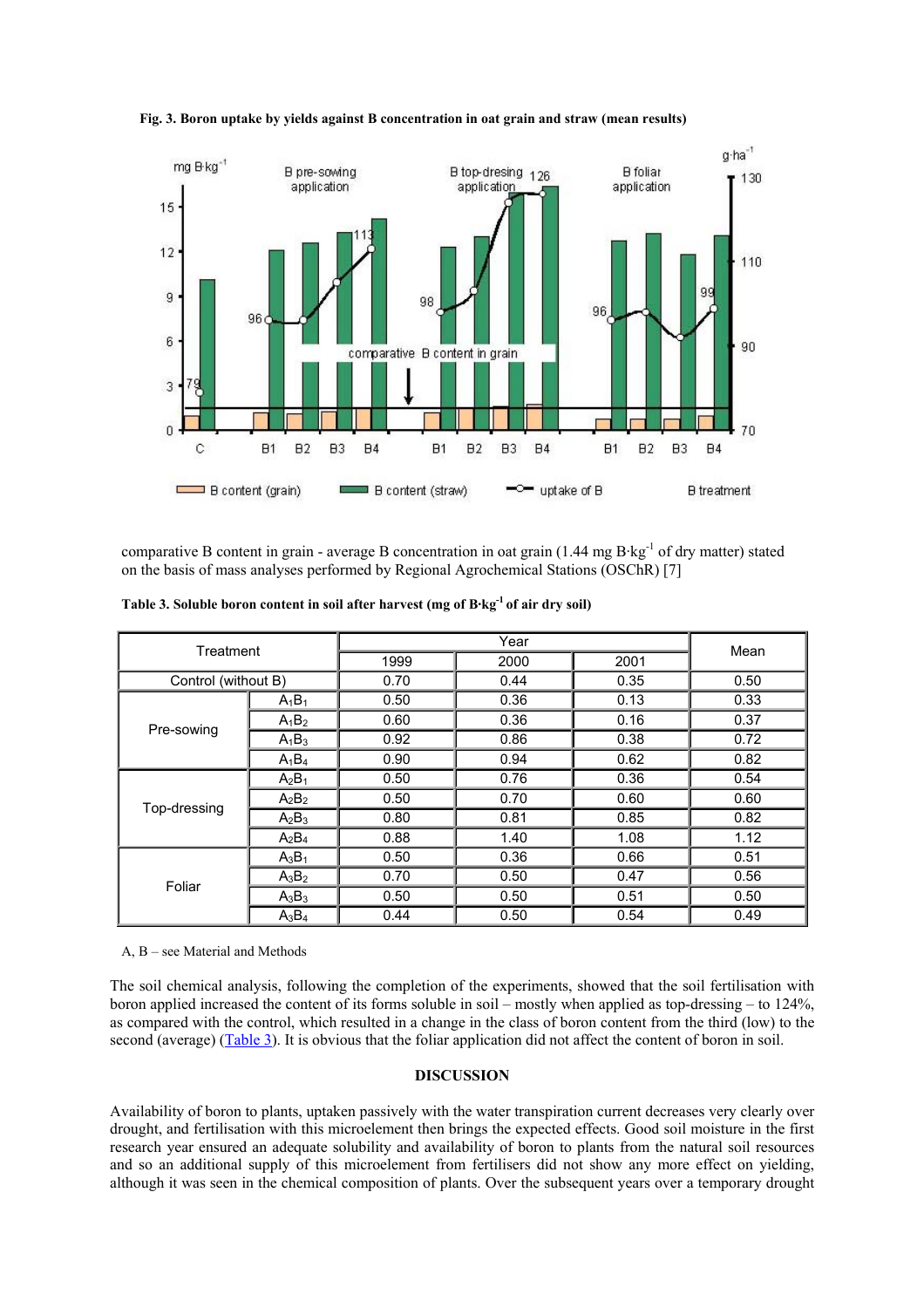which occurred in critical plant development stages of the greatest demand for nutrients, boron availability slumped rapidly leading to shortages and the boron fertilisation applied gave expected yield-enhancing effects. However it was true only for top-dressing and foliar fertilisation. What is characteristic is no reaction of oat yields to pre-sowing boron application in all the three research years, and so independently of the soil moisture conditions over intensive nutrients uptake, which must have been due to a longer time needed from boron application to the period of the greatest demand for it in plants (May, June). The effect of pre-sowing fertilisation with boron, however, was seen in changes in the content in plants and the B uptake with yield.

All the soils selected for the experiments showed deficits of boron, which was the basic methodological assumption, conditioning the reaction of plants to fertilisation with this microelement. Although the soil analysis following the completion of the experiments confirmed low contents of boron in control soil (K), plant analysis of the test oat parts from these objects showed an over optimal supply in oat with this microelement. Based on these results one can point to an excessive strictness of the soil test applied (with 1 mole HCl·dm-1), suspecting that soils used in the experiments were better supplied with available boron. The conclusions are confirmed by doubts in the literature about the applicability of the group test used since 1986 based on extracting soil in 1 mole HCl·dm<sup>-1</sup> to evaluate the content of soluble boron in soil  $[8,13,26,27]$ . The reports stress a greater applicability of the specific method following Berger and Truog, involving an extraction of soil with hot water [12,15].

The results obtained can also suggest a controversy about the range of optimal boron content in oat test parts reported by Bergmann and Neubert [4]. Despite the original high content of boron in biomass, oat reacted positively to fertilisation with this microelement, which resulted not only in the grain yield increases observed but also an increased concentration in plants and B uptake with yields. The results show much higher, than those reported in literature, boron requirements in oat, and so also a need for correcting calibration of B content in the test oat parts (following Bergmann and Neubert [4]).

Despite good yield-enhancing effects, foliar fertilisation could not enhance the content of boron in grain (effect of no boron reutilization), which shows that despite relatively lower costs of foliar application, the treatment cannot compete with the traditional soil fertilisation ensuring ionic balance in soil and the continuity of dynamics of the microelement uptake and, as a result, an adequate boron supply in grain. The importance of this issue is related to the results of western-European research of the last decade on the effect of boron in mammals, which unambiguously show important functions of this element related to the metabolism of calcium and fluorine. There is evidence of a strict relationship between arthritis, osteoporosis, disturbed brain action and boron deficits in the body [18]. A necessity of ensuring an adequate quality of the agricultural produce so much important from the nutritional point of view, to include cereal grain, is defined by directives of the White Paper of Food Safety of the EU [5].

To sum up, one shall stress a positive effect of the boron fertilisation applied; both as regards the effect on the weight and the quality of the oat yields obtained. There were obtained no visual symptoms of excessive amounts of boron in oat plants or decreases in yield in the objects of cereal-high B doses, although the symptoms were noted in cultivars of older generations, even as an after-effect [14,22]. The results show higher nutritional requirements of new-generation oat cultivars of boron than those generally reported on in literature. Irrespective of the imperfections, showed in the present research of criteria for evaluating boron supplies in soil and plants, it is yet another reason to verify the tests.

### **CONCLUSIONS**

- 1. The research showed yield-enhancing effect of boron applied in a form of top-dressing or foliar fertilisation in oat cultivation over the insufficient-spring-moisture years. There was found no significant effect of pre-sowing boron fertilisation on the oat yield.
- 2. Soil fertilisation with boron, both pre-sowing and as top-dressing, contrary to foliar fertilisation, significantly increased the content of boron in grain and enriched soil with available boron compounds.
- 3. The results obtained show that oat fertilisation was most effective when boron doses were applied from 1.8 to 2.4 kg B·ha<sup>-1</sup> in a form of top-dressing over tillering. It results from both the increase in yields obtained, changes in the value of the Ca:B ratio in plants, increase in boron uptake and a favourable effect on the content of this microelement in grain with no harmful effect.
- 4. The research showed a need for verifying both the boron soil test with 1 mole HCl·dm<sup>-3</sup> and the plant criterion following Bergmann and Neubert. It results from the recorded over-optimal contents of boron in oat cultivated in soil of low boron content (following the test) and a further increase in B concentration in plants and yield increases with increasing boron doses.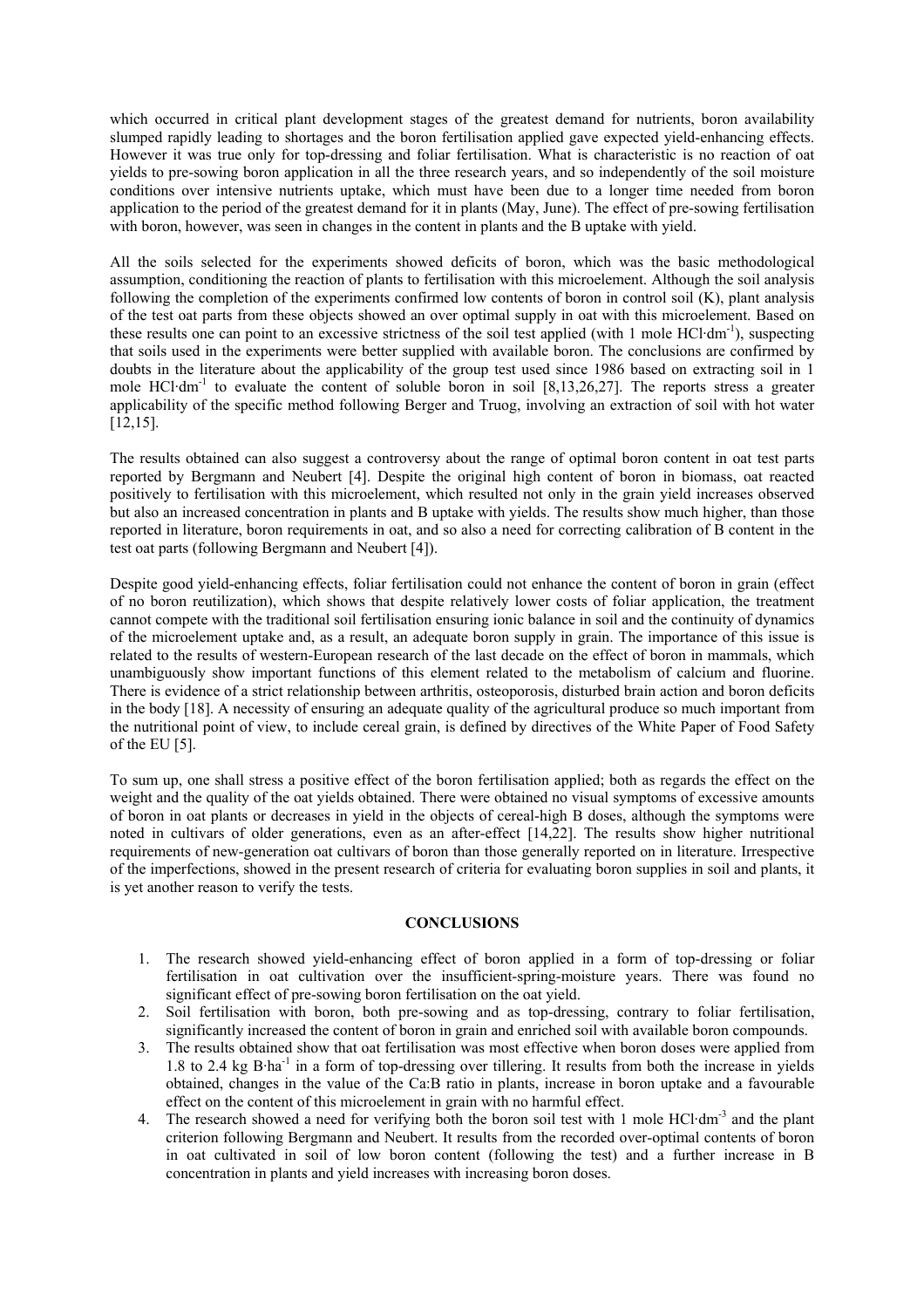#### **REFERENCES**

- 1. Benedycka Z., 1992. Reakcja zbóż jarych na różną koncentrację boru w glebie [Reaction of spring cereals to various concentration of boron in soil]. Mat. VII Symp. Mikroelementy w rolnictwie, 265-268 [in Polish].
- 2. Benedycka Z., Kozikowski A., 1996. Wrażliwość wybranych odmian jęczmienia jarego na zwiększoną koncentracie boru w glebie [Tolerance of selected spring barley cultivars to an increased concentration of boron in soil]. Zesz. Probl. Post. Nauk Roln. 434, 37-42 [in Polish].
- 3. Benedycka Z., Kozikowski A., 1996. Współdziałanie boru z magnezem w nawożeniu wybranych odmian jęczmienia jarego [Interaction of boron and magnesium in fertilising selected cultivars of spring barley]. Zesz. Probl. Post Nauk Roln. 434, 111-115 [in Polish].
- 4. Bergmann W., Neubert P. 1976. Pflanzendiagnose und Pflanzenanalyse. VEB Gustaw Fischer Verlag, Jena.
- 5. Biała Księga Bezpieczeństwa Żywności [White Paper on Food Safety], 2000. W: Żywność, żywienie, prawo a zdrowie, Wyd. IŻiŻ, Warszawa, IX (1), 5-74.
- 6. Da Silva A.R., 1983. Influence of micronutrients on the male sterility on upland wheat and on rice and soybean yield in red-yellow latosol. Pesq. Agropec. Bras. Brasilia 18, 593-601.
- 7. Dębowski M., Kucharzewski A., 2000. Odczyn i zawartość mikroelementów w glebach Polski [Reaction and content of microelements in soils of Poland]. Zesz. Probl. Post. Nauk. Roln. 471 (1), 627-636 [in Polish].
- 8. Faber A., 1992. Bezpośrednie i następcze działanie nawożenia borem, miedzią, molibdenem i cynkiem w zmianowaniu czteropolowym [Direct and after-effect of fertilisation with boron, copper, molybdenum and zinc in four-field crop rotation]. Wyd. IUNG Puławy, H (2) [in Polish].
- 9. Filipiak K., Wilkos S., 1995. Obliczenia statystyczne. Opis systemu AWAR [Statistical calculations. Description of the system AWAR]. IUNG Puławy, R (324) [in Polish].
- 10. Filipiak K., Wilkos S., 1998. Wybrane metody analizy wielozmiennej i ich zastosowanie w badaniach przestrzennych [Selected methods of multi-variable analysis and their application in spatial research]. IUNG Puławy, R (349) [in Polish].
- 11. Fotyma M., Jadczyszyn T., Pietruch C., 1997. NAW-3 komputerowy program doradztwa nawozowego [NAW-3 computer programme of fertilisation counselling]. IUNG Puławy [in Polish].
- 12. Fotyma M., Mercik S., 1995. Chemia rolna [Agricultural chemistry]. PWN Warszawa [in Polish].
- 13. Gembarzewski H., 2000. Stan i tendencje zmian zawartości mikroelementów w glebach i roślinach z pól produkcyjnych w Polsce [Condition and trends in changes in the content of microelements in soils and plants of production fields in Poland]. Zesz. Probl. Post. Nauk Roln. 471 (1), 171-177 [in Polish].
- 14. Gupta U.C., 1972. Interaction effects of boron and lime on barley. Soil Sci. Soc. Am. Proc. 36 (2), 332-334.
- 15. Matsi T., Antoniadis V., Barbayiannis N., 2000, Evaluation of the NH<sub>4</sub>HCO<sub>3</sub>-DTPA soil test for assessing boron availability to wheat. Comm. Soil Sci. Plant Anal. 31 (5&6), 669-678.
- 16. Metody badań laboratoryjnych w stacjach chemiczno-rolniczych [Methods of laboratory tests at chemical-andagricultural stations], 1980. IUNG Puławy, I-IV [in Polish].
- 17. Metody oznaczania ruchomych form mikroelementów w glebie do rutynowych oznaczeń w stacjach chemicznorolniczych (wspólna ekstrakcja 1 M HCl) [Methods of determining mobile forms of microelements in soil for routine procedure of determining at chemical-and-agricultural stations (common extraction 1 M HCl)], 1986. IUNG Wrocław (materiały niepublikowane) [in Polish].
- 18. Nielsen F.H., 2002. The nutritional importance of boron throughout the life cycle of higher animals and humans. W: Boron in plant and animal nutrition, Eds. H.E. Goldbach, B. Rerkasem, M.A. Wimmer, P.H. Brown, R.W. Thellier, Kluwer Academic/Plenum Publishers, New York, 37-50.
- 19. Paull J.G., Nable R.O., Rathjen A.J., 1993. Physiological and genetic control of the tolerance of wheat to light concentrations of boron and implications for plant breeding. Plant and Soil 146, 251-260.
- 20. Simard R.P., Chasra G., Pageon D., 1996. Field calibration of boron soil test for barley. Comm. Soil Sci. Plant Anal. 27 (58), 1631-1646.
- 21. Simojkoi P., 1991. Boron deficiency in barley. Ann. Agric. Fenn. 30, 389-405.
- 22. Szukalski H., 1968. Wpływ nawożenia mikroskładnikami na wartość siewną nasion. Cz. I. Nawożenie borem i manganem [Effect of fertilisation with microelements on the seeding value of seeds. Part I. Fertilisation with boron and manganese]. Rocz. Nauk Roln. 94A (4), 545-565 [in Polish].
- 23. Szukalski H., 1989. Mikroelementy w produkcji roślinnej [Microelements in plant production]. PWRiL Warszawa [in Polish].
- 24. Tahtinen H., 1970. Residual effect of boron fertilization. Ann. Agric. Fenn. 9, 331-335.
- 25. Tisdale S.L., Nelson W.L., Beaton J.D., 1985. Soil Fertility and Fertilizers. Macmillan Publishing Company, New York.
- 26. Wróbel S., 2000. Poziom plonowania krajowych upraw produkcyjnych owsa a zawartość mikroelementów w glebie i roślinach [Yielding of domestic oat production plantations and the content of microelements in soil and plants]. Zesz. Probl. Post. Nauk Roln. 471, 609-617 [in Polish].
- 27. Wróbel S., 2000. Wpływ wieloletniego produkcyjnego użytkowania pól uprawnych na zaopatrzenie gleb i pszenicy jarej w mikroelementy [Effect of multi-year production use of fields on the content of microelements in soil and spring wheat]. Zesz. Probl. Post. Nauk Roln. 471, 619-626 [in Polish].
- 28. Wróbel S., Sienkiewicz-Cholewa U., Stanisławska-Glubiak E., 2001. Określenie potrzeb nawożenia zbóż borem [Defining boron-fertilisation requirements of cereals]. Raport końcowy z badań w temacie statutowym IUNG nr 5.21, IUNG Puławy (materiały niepublikowane) [in Polish].
- 29. Zalecenia nawozowe. Cz. I. Liczby graniczne do wyceny zawartości w glebach makro- i mikroelementów [Fertilisation guidelines. Part I. Limit numbers to evaluate the content of macro- and microelements in soils], 1990. Praca zbiorowa, Wyd. IUNG Puławy, P (44) [in Polish].